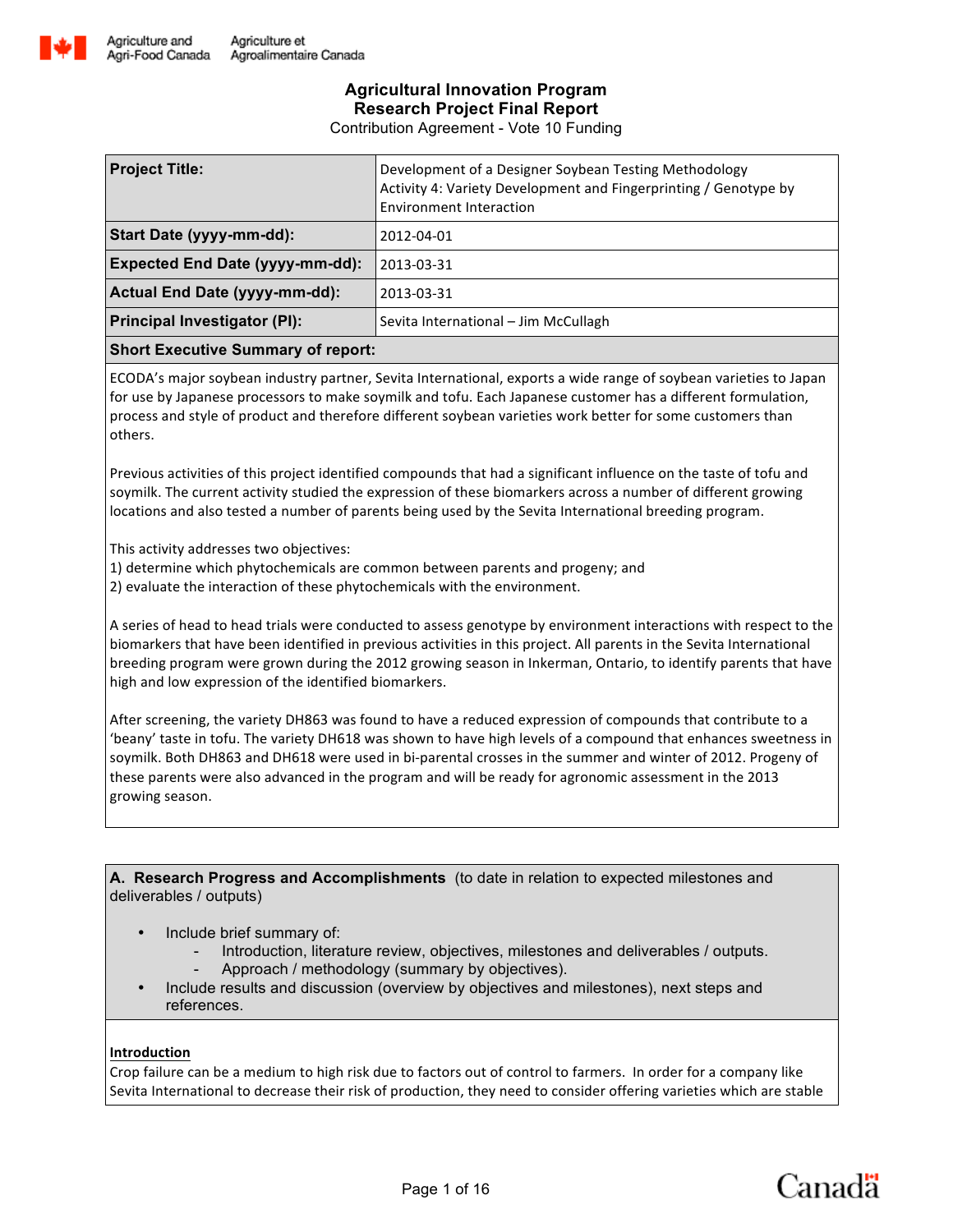

and can be grown, with consistent results, in different geographic areas. If this can be achieved, the risk of production decreases and the potential to meet the needs of customers increases.

As export customers expect a certain degree of consistency across any particular variety, it is important to understand how a variety is affected within each of its potential growing areas. Thus, studying genotype by environment (GxE) interactions is of particular interest as they contribute to the understanding of how various compounds are affected by changes in growing conditions.

In plant breeding, there must be a significant underlying genetic component in the expression of a compound for plant breeders to reliably select for a trait in question. For a breeding program to actively breed for a specific compound of interest, plant breeders must also have an understanding of what genetic variation exists in the program. Finally, plant breeders must also have an understanding of how that variation is transferred into the progeny of a cross between two parents. This variation can then be selected for or against in the breeding program as the progeny is developed.

To accurately assess the stability of a given trait, testing must be conducted across a number of different growing conditions over a number of growing seasons using a number of different varieties. Based on a successful pilot, this project was the first year of what will be a multi-year experiment attempting to determine the stability of biomarker expression in NON- genetically modified (GM) soybean varieties.

To investigate the genotype by environment (GxE) relationship, Sevita International chose to test its current commercially available line-up and upcoming experimental varieties against other varieties of soybeans common in the industry. Appendix 1 lists the varieties involved in the head to head trial as well as the locations at which each variety was tested.

A sample of seed from each variety from each location was sent to the University of Ottawa for analysis using a state of the art ultra-high performance liquid chromatography with time-of-flight mass spectrometry (UPLC MS QTOF) analytical facility.

To better understand the relationship between the parents used in Sevita International's soybean breeding program and the progeny that they produce, samples of their germplasm were sent for analysis at the University of Ottawa. The University screened potential breeding parents for the biomarkers identified in activity 3 of this project: high sweetness for soymilk and low beaniness for tofu. Potential breeding parents displaying the desirable biomarkers, listed above, were flagged. Progeny produced from varieties flagged for desirable biomarkers were then tracked through the breeding program and will undergo further evaluation at the F5 (headrow) stage of development.

### **Objective**

- Variety development and fingerprinting: determine the effects of plant breeding on the presence of the essential phytochemical compounds.
- Variety development and fingerprinting: test the parents of the known acceptable and unacceptable varieties and create crosses with parents known to have the identified biomarker compounds.
- Genotype by environment interaction: perform 'head to head' multi-location trials and evaluate the interaction between the growing environment and the presence of the essential phytochemical compounds.

### **Deliverables**

A summary of findings.

### **Method – Head to Head Trials**

Sevita International's varieties as well as other common soybean varieties were identified (Appendix 1) and grown in multiple locations across Canada, the United States and Europe. Sevita International cleaned, counted,

Canadä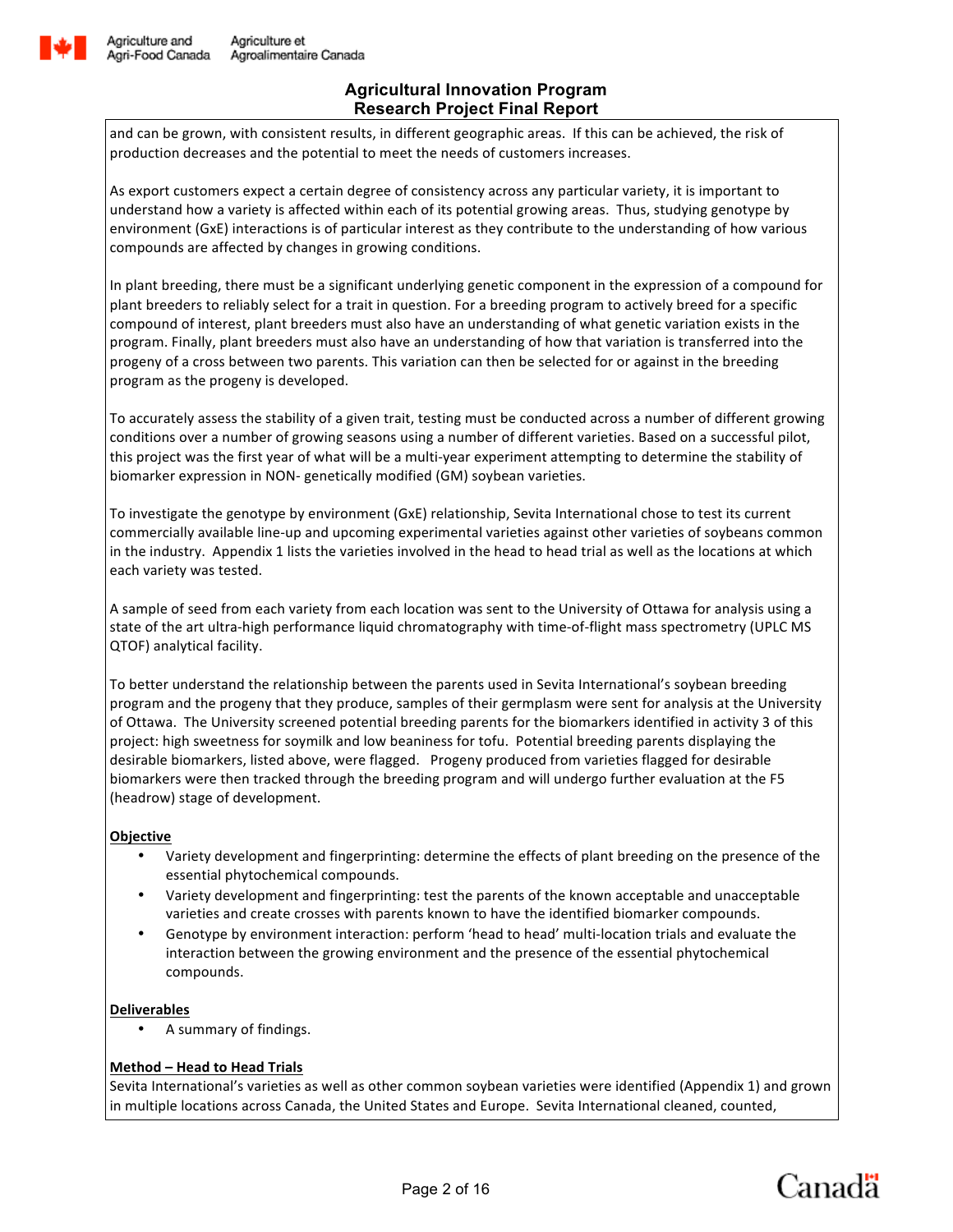

packaged and shipped seed to each collaborator with information and instructions as follows: *Variety Identification*

- Number of entries/experiments included in the shipment (not including borders/buffer/guards).
- Information on each packet included: location, experiment number, plot number and entry number.

*Planting Instructions*

- Each tier was to be planted in sequential order (Plot # 101 to 114 / 201 to 214 / 301 to 314).
- Sevita International was to be advised if barcode field labels and stakes were required.
- If asked to insert local checks (controls), appropriate seed quantities were to be inserted in packets labelled CHECK1 or CHECK2 or etc. and advise which varieties were used as checks.

Below an example is presented of how Sevita International would plant this trial.

Figure 1: Example of a 14 entry, three repetitions yield trial. (four rows per plot with 15"spacing)



### Data to be Supplied to Sevita International

The supplied Data Field Document contains the parameters of information to capture for each plot.

- **1.** Plot yield in grams and in bushels per acre (bu/ac).
- **2.** Moisture % per plot.
- **3.** Grams per 100 seeds.
- **4.** Emerged plants per plot (only note if emergence is low).
- **5.** Plant height in centimeters at R6 stage (R6 stage soybean plant is full seed, i.e. the pod contains green seed that fills the pod cavity at one of the four uppermost nodes of the main stem).
- **6.** Days to maturity (this is when 95% of pods are brown, day 1 =planted).
- **7.** Pubescence (brown, tawny or grey).
- **8.** Lodging (1 to 5, 5 being flat).
- **9.** Disease (indicate what disease and score (1=0-10%, 2=10-25%, 3=25-50%, 4=50-75%, 5=75-100%).
- 10. Insect damage (1=0-10%, 2=10-25%, 3=25-50%, 4=50-75%, 5=75-100%).
- **11.** Overall visual plot score 1-10 (10 is the best). To be taken at the same time as days to maturity.
- **12.** Comments (off-types, soil issues, herbicide damage, water damage etc.).
- 13. Indicate plot dimensions.
- 14. Date of planting and harvesting.
- **15.** Soybean seeds (500g) were sent to Sevita International for food and seed analysis, and food data via near-infrared spectroscopy (N.I.R.), where applicable.

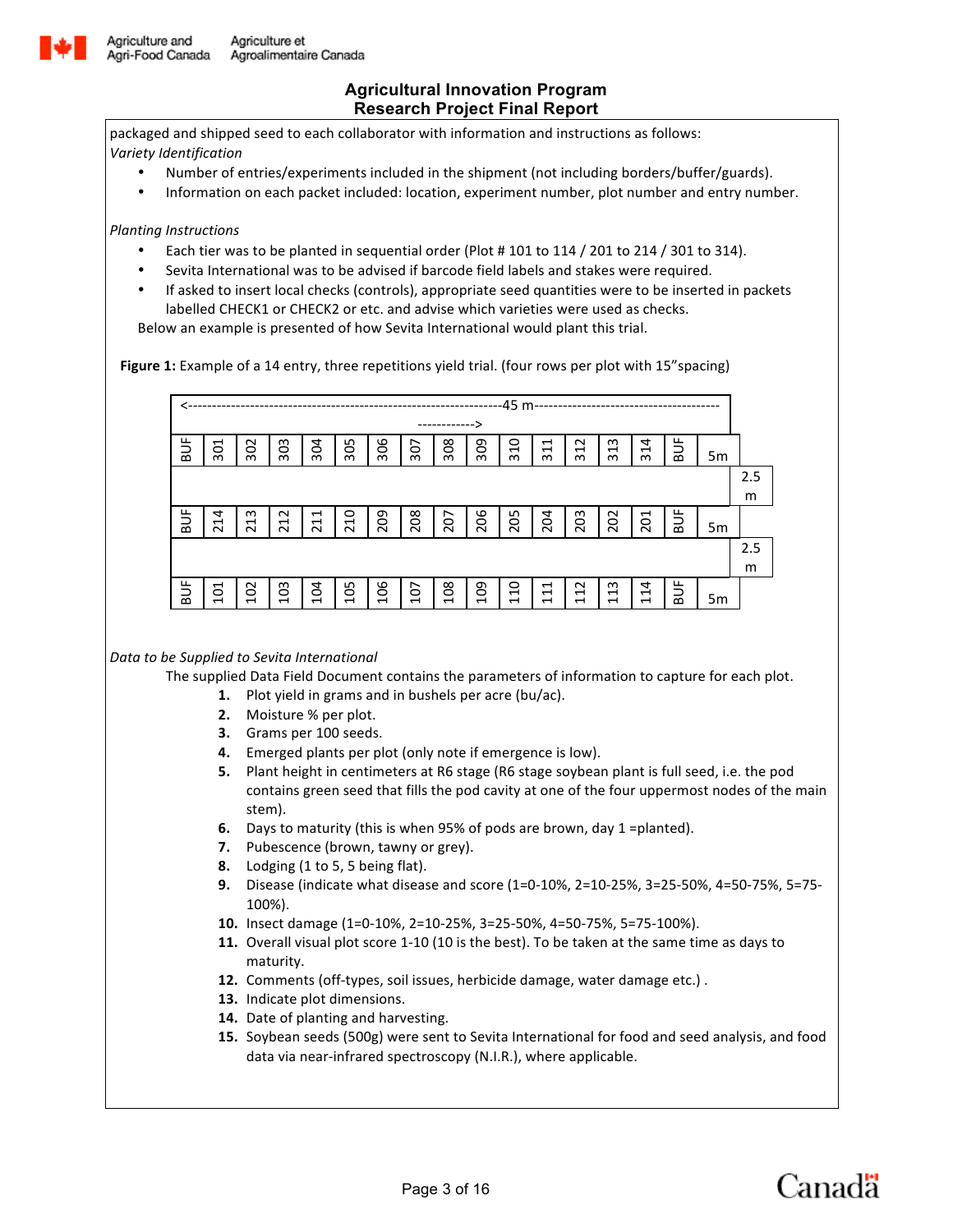

#### *Harvest Instructions*

- Every harvest bag was to be labelled during harvest preferably with the experiment number, location, plot number and entry number.
- Once the data was entered in the excel data field document, a soft copy was to be sent to Sevita International. Also, if plot stakes were supplied, the stakes were to be returned.
- Once bags had been analyzed, Sevita International was to be contacted for pick up or shipment instructions.

Sevita International also grew head to head trials in their home nursery location of Inkerman, Ontario, as well as in their offsite location sites in Ontario (Kinburn, Packenham, Chrysler, Williamstown, Williamsburg and Kemptville) and in Quebec (Shawville). The trials were planted with 30 entries (i.e. varieties) per trial and three plots per entry. Plots were spread throughout the trial in a randomized layout. After harvest, a sample from each of the three plots was combined into a representative sample for each variety. These representative samples were then sent to the University of Ottawa for analysis on the ultra HPLC MS QTOF.

### **Method – Head to Head Trial Evaluation**

*80% methanol extraction*

- 1) Grind 2g of soybean seeds in a Wiley mill (Arthur H. Thomas Co.) through a 1mm mesh (size 20).
- 2) Weight accurately 1.0g of ground material and extract with 10ml of 80% methanol (bulk, Fisher Scienfitic) by shaking at 200rpm for 60 min.
- 3) Centrifuge at 4000rpm for 10 min. at 25°C (Eppendorf, 5810R) and decant the supernatant.
- 4) Re-extract residuals with 5ml of methanol by shaking at 200rpm for 60 min.
- 5) Repeat step 3 and then combine the supernatant.
- 6) Evaporated the supernatant to dryness by blowing air in a fume hood.

### *Hexane wash and preparation for UPLC-Q-TOF analysis*

- 1) Re-solubilize dried extract in 1ml of 80% methanol (LCMS grade, Fisher Scientific) by sonication for 5 min. in a glass vial.
- 2) Add 1ml hexane (optima grade, Fisher Scientific) to the vial, hand shake the vial three to five times, wait for 15min. for separation.
- 3) Transfer the hexane layer to another glass vial.
- 4) Repeat step 2 to 3 two times.
- 5) Adjust the final volume of the 80% methanol layer to 5ml by 80% methanol.
- 6) Filter 1ml of extract into a HPLC vial by PTFE syringe filters (0.22mm, Whatman).
- 7) Prepared sample are store at -20°C until analysis.

## *UPLC-QTOF analysis*

Optimized UPLC conditions: Acquity CSH C18 1.7um 2.1 x 100mm column (part #186005297; lot #0113320401) connected with a VanGuard Pre-column 2.1 x 5mm. Mobile phase, A, water+0.1% formic acid, B-acetonitrile+0.1% formic acid (Fisher Optima LC-MS). Flow rate 0.5ml/min. Column temperature, 50°C, sample temperature 25°C. Mobile phase composition, 0-1min 5% A isocratic, 1-6min linear gradient 5-50% B, 6-8min 50-95%B, 8.01-10min 5% A isocratic (total run time: 10min). Optimized sample injection conditions: 1ul injection, weak wash 600ul (10% acetonitrile+90% water), strong wash 200ul (90% acetonitrile+10% water). Optimized QTOF analysis conditions: MassLynx software, MSe ESI+ mode, lock mass Leucine Enkephalin  $^{12}$ C 556.2615, source temperature 120°C, desolvation temperature 400°C, cone gas (N2) flow 50l/hr, desolvation gas (N2) flow 1195l/hr. MSe conditions, mass range 100-1500Da, F1 CE, 6V, F2 CER 10-30V, Cone voltage 20V, Scan time 1sec. Calibration, 50-1000Da sodium formate. Optimized statistical analysis conditions: Principal component analysis (PCA) and discriminate analysis (OPLS-DA) were performed by MarkerLynx. Pareto scaling was performed after grouping all the samples.

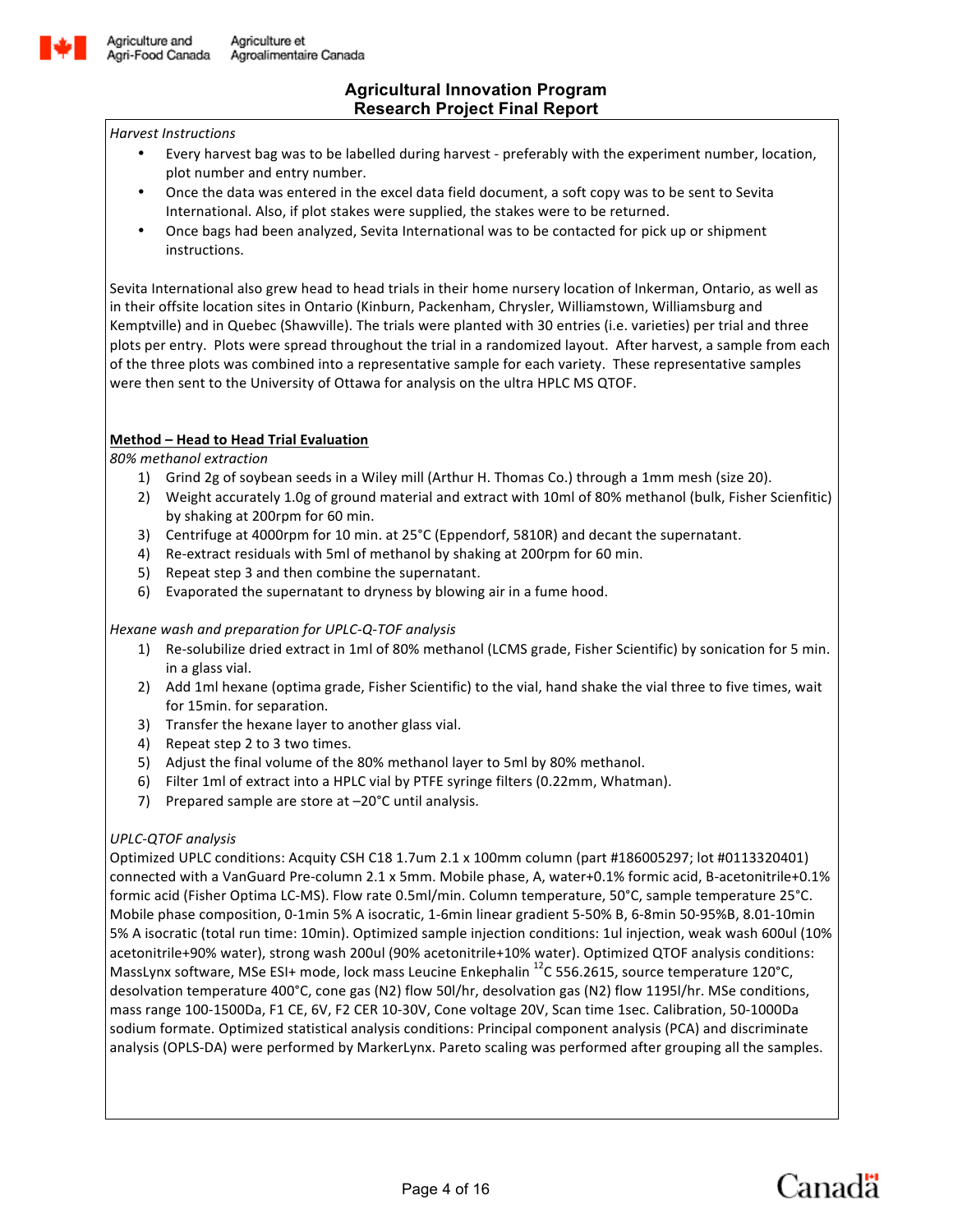

### **Results and Discussion – Head to Head Trials**

Of the 791 total samples included in this study, the University of Ottawa has analyzed 320 samples selected by Sevita International. The samples were collected from 31 locations. This includes 12 locations in Ontario, three locations in Manitoba, three locations in Prince Edward Island, one location in Quebec, three locations in Saskatchewan, two locations in Austria, two locations in France and five locations in the United States of America.

The 320 sample dataset including all varieties was subjected to PCA analysis (Figure 2) and the environment effects on the metabolome are clearly visible. Results show clear separation of the varieties grown in Woodstock, Talbotville, Ridgetown, Palmestron, McGill and Centralia, grouping on the positive side of the first axis and away from other varieties. Locations in Europe cluster on the positive end of the second axis while Inkerman and Kinburn cluster towards the second axis.

**Figure 2:** PCA analysis of metabolome 320 accessions grown in different environments



Differences in individual chromatograms are illustrated in Figure 3, which show different fingerprints for the genotype DH863 for Morris MB and Pakenham ON.

In Figure 4, even greater effects are seen in the fingerprint for DH4173 grown in Austria or McGill. The dataset for these two genotypes at 25 locations is available in Appendix 2. Considering that there are 300 identified compounds in each genotype and 25 locations for each genotype, this becomes a very large data set. This data set was critical in determining how the environment affects taste and odour compounds in the product.

These samples have been analyzed on the ultra HPLC MS QTOF for the full metabolome. Results show clear separation of the varieties grown in Woodstock, Talbotville, Ridgetown, Palmestron, McGill and Centralia from all other varieties. Varieties grown in Inkerman seem to divide into two groups: one closely related to Kinburn and the other group related to the rest of the varieties. European varieties did not show separations from the ones grown in USA or Canada.

![](_page_4_Picture_11.jpeg)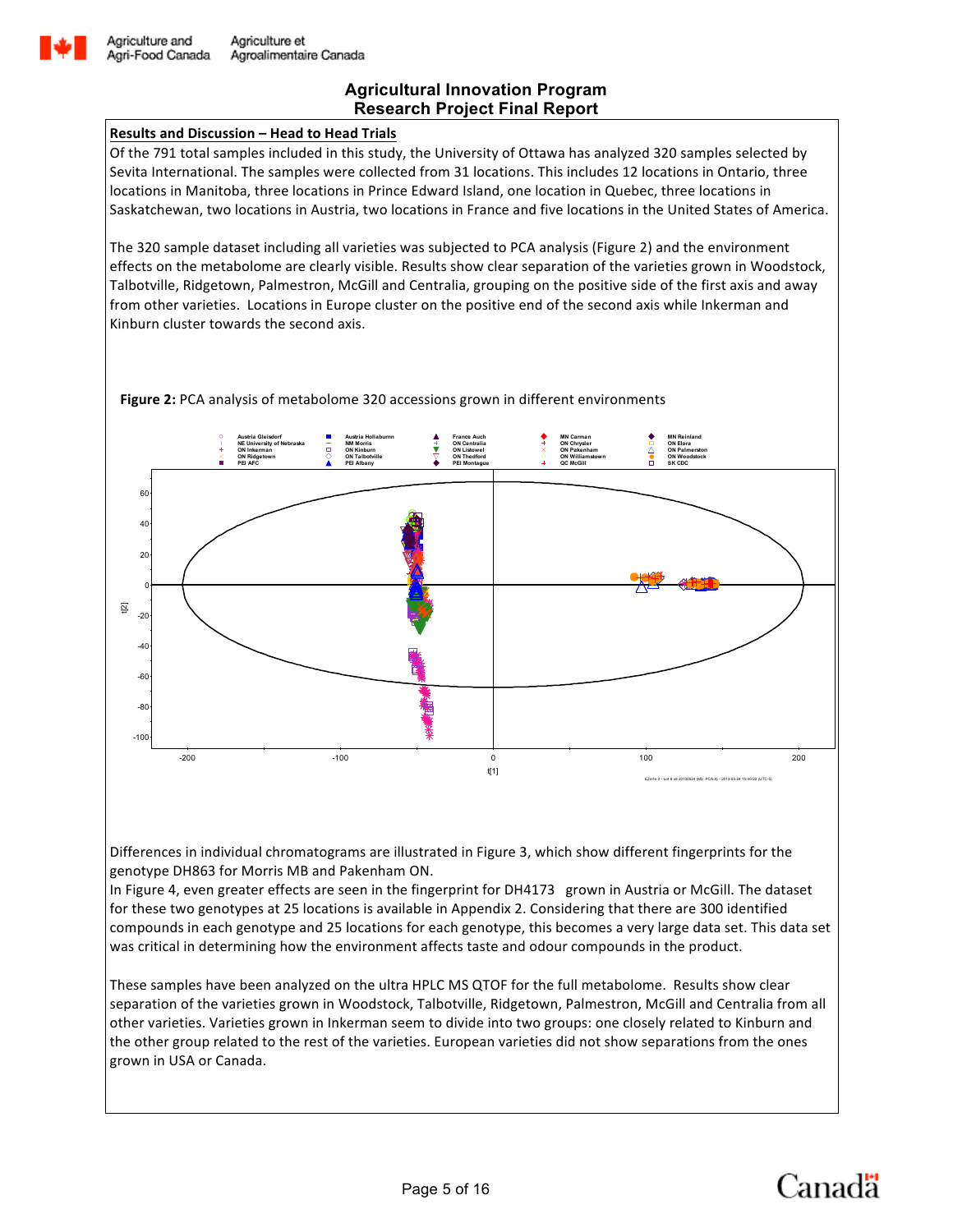![](_page_5_Picture_0.jpeg)

Figure 3: Differing metabolomic fingerprints for DH863 grown in Pakenham, ON and Morris, MB illustrating environmental effects

![](_page_5_Figure_4.jpeg)

Pakenham

![](_page_5_Figure_6.jpeg)

![](_page_5_Picture_7.jpeg)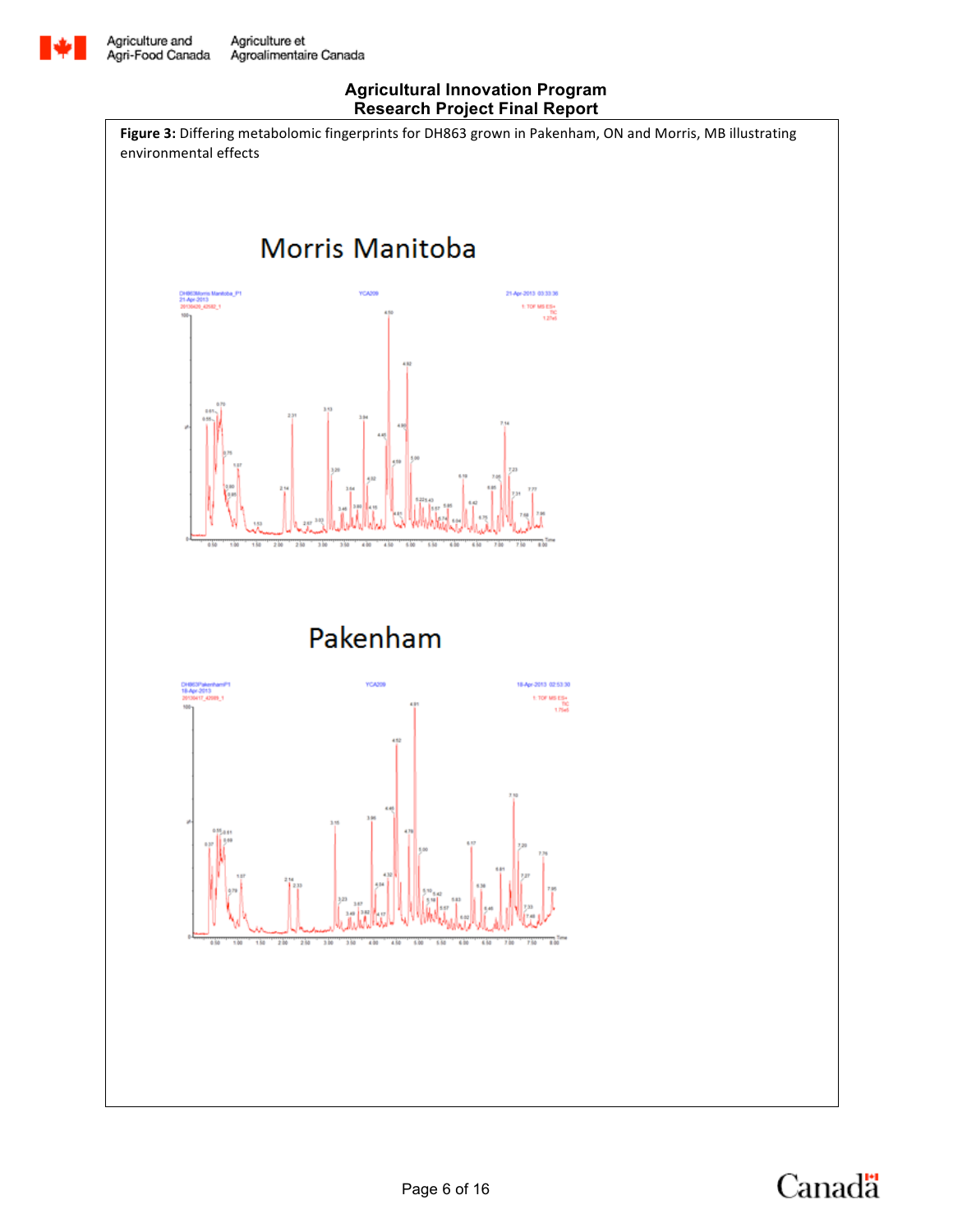![](_page_6_Picture_0.jpeg)

![](_page_6_Figure_3.jpeg)

![](_page_6_Picture_4.jpeg)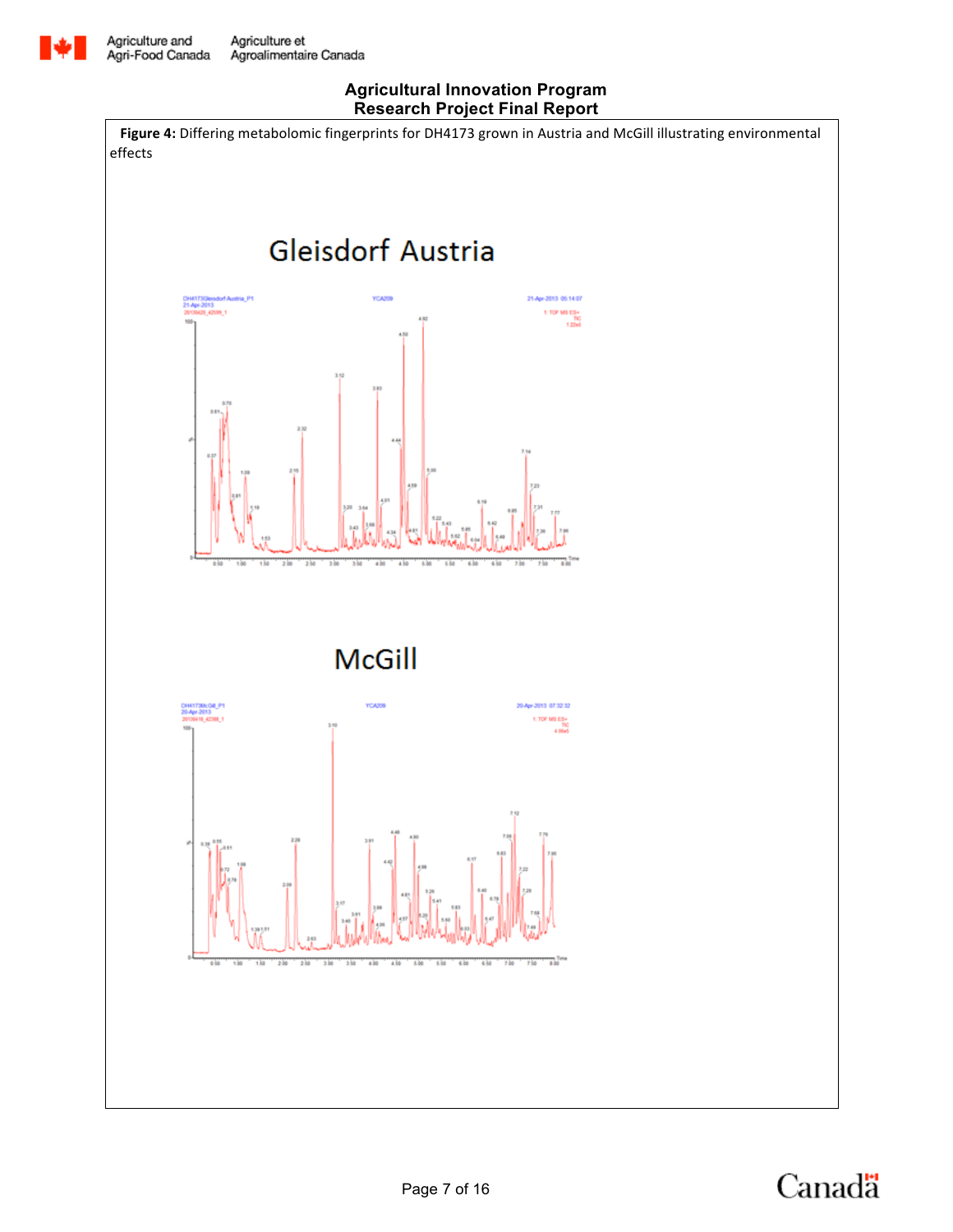![](_page_7_Picture_0.jpeg)

### **Results and Discussion - Parent Evaluation, Crosses, Progeny Advancement and Selection**

The biomarkers were identified for key characteristics, and breeding lines were analysed for the presence of each biomarker. High biomarker genotypes that are identified can then be used as parents in breeding for desirable cultivars. Genotypes were grown at a common location to minimize environmental effects associated with metabolite expression.

Figure 5 illustrates a biomarker (rt= 3.95min,  $m/z=$  254.929 da) for low beaniness in preferred tofu varieties, which has been mapped across genotypes. Clearly, several genotypes (DH404 replicated in samples 11, 12 and 13 and HS07-63/1/1/1/2 replicated in samples 25, 26 and 27 on the x axis) have exceptional levels of the biomarker and are available to develop elite or "designer" varieties. Selection of a low biomarker variety (PSX12C61S replicated in samples 31, 32, 33) for crosses to the high biomarker genotypes can also provide parents for crossing and variety development.

**Figure 5:** Occurrence of the bean flavour biomarker (rt= 3.95min, m/z= 254.929) across genotypes.

![](_page_7_Figure_7.jpeg)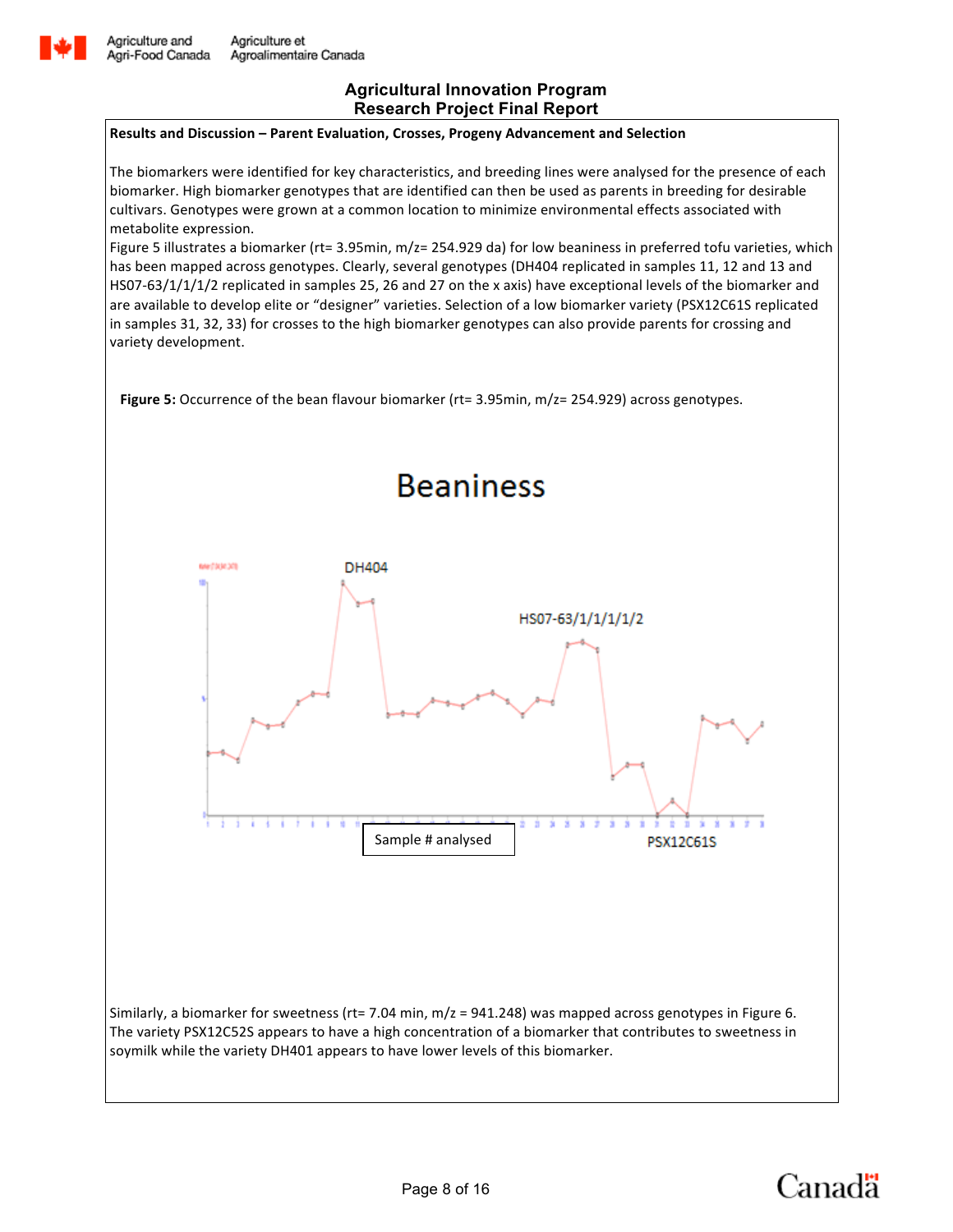![](_page_8_Picture_0.jpeg)

![](_page_8_Figure_3.jpeg)

![](_page_8_Picture_4.jpeg)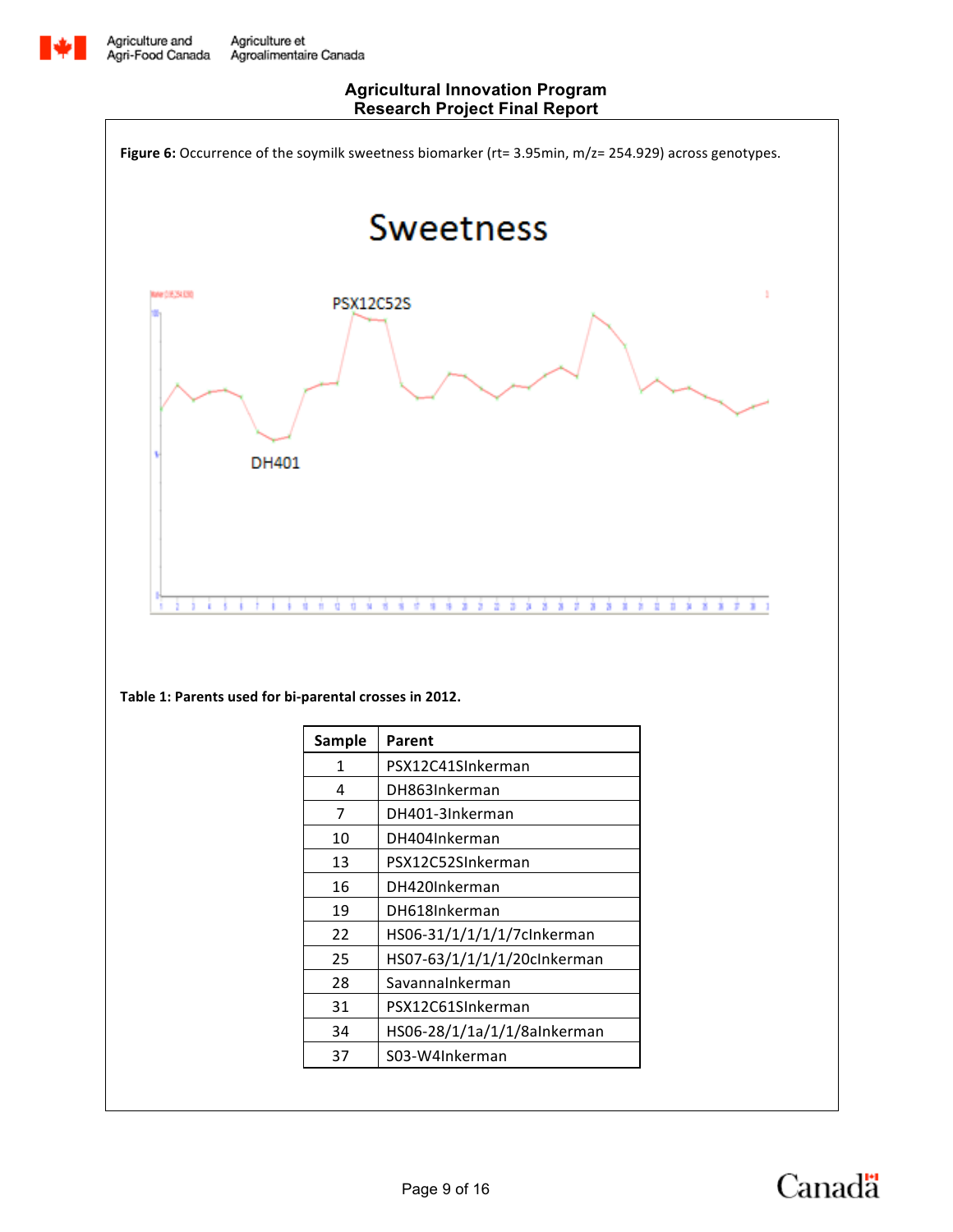![](_page_9_Picture_0.jpeg)

Parents for bi-parental cross pollinations, as presented in Table 1, were selected using data generated from metabolomic screening. Crosses were made with DH863 for reduced beaniness (Table 2, Table 4) and DH618 (Table 3) for increased sweetness in tofu and soymilk, respectively. These parents were often crossed with varieties that exhibit superior agronomic performance to ensure the progeny has sufficient yield potential. Cross pollinations were conducted in accordance with standard operating practices at Sevita International.

### Table 2: Crosses conducted in summer 2012 for 'low beaniness'

| Cross # | Seeds<br>Produced | Pods<br>Produced              | Crossing<br>attempts | Female parent       | Male parent           |
|---------|-------------------|-------------------------------|----------------------|---------------------|-----------------------|
| 12-392  | 4                 | 2                             | 7                    | DH863               | DH618                 |
| 12-393  | 3                 | $\mathbf{1}$                  | 6                    | DH863               | OAC MADOC             |
| 12-394  | 6                 | 4                             | 8                    | DH863               | DH880                 |
| 12-395  | 12                | 5                             | 10                   | DH863               | DH402                 |
| 12-399  | 6                 | $\overline{2}$                | 5                    | DH4202              | DH863                 |
| 12-401  | 1                 | 1                             | 3                    | BEIJIANG296         | DH863                 |
| 12-419  | 4                 | $\overline{2}$                | 5                    | DH863               | STARGAZER             |
| 12-420  | $\mathbf{1}$      | $\mathbf 1$                   | 8                    | DH863               | <b>HEINONG 48</b>     |
| 12-433  | 4                 | $\overline{2}$                | 3                    | DH402               | DH863                 |
| 12-437  | $\overline{2}$    | $\mathbf 1$                   | 4                    | HUINANPINGDINGXIANG | DH863                 |
| 12-444  | 6                 | $\overline{2}$                | 5                    | DH863               | DH4173                |
| 12-451  | $\mathbf{1}$      | $\mathbf 1$                   | 3                    | DH863               | <b>IAR 2001 BSR</b>   |
| 12-456  | 8                 | 4                             | 8                    | DH863               | AC MERSEA             |
| 12-457  | 11                | 6                             | 6                    | DH863               | SC2307                |
| 12-458  | 3                 | $\overline{2}$                | $\overline{4}$       | DH863               | <b>IVORY</b>          |
| 12-513  | 5                 | $\overline{2}$                | 4                    | DH863               | <b>OAC WALLACE</b>    |
| 12-530  | 3                 | $\mathbf{1}$                  | 5                    | DH863               | <b>IAR 2001 BSR</b>   |
| 12-531  | 5                 | $\overline{2}$                | 6                    | PSX12C91S           | DH863                 |
| 12-552  | 16                | 7                             | 9                    | DH863               | <b>IA2053LF</b>       |
| 12-553  | $\overline{2}$    | 1                             | 6                    | DH863               | HSV03-01/23/1         |
| 12-554  | $\mathbf 1$       | $\mathbf 1$                   | 3                    | DH863               | <b>OAC KENT</b>       |
| 12-555  | $\overline{2}$    | $\mathbf 1$                   | 5                    | DH863               | SC2307                |
| 12-556  | 6                 | 3                             | 6                    | DH863               | <b>RCAT 1003</b>      |
| 12-557  | 6                 | $\overline{2}$                | $\overline{2}$       | DH863               | KANGXIAN98-98         |
| 12-559  | 6                 | 3                             | 5                    | DH863               | P09-153/3LFLS         |
| 12-560  | $\overline{2}$    | $\mathbf 1$                   | 4                    | DH863               | 0AR-76237 SCN         |
| 12-561  | 3                 | $\mathbf 1$                   | 5                    | DH863               | <b>IA2040LF</b>       |
| 12-562  | $\overline{7}$    | 3                             | 7                    | DH863               | P09-31/4LFLS          |
| 12-563  | $\overline{2}$    | $\mathbf 1$                   | 3                    | DH863               | <b>IVORY</b>          |
| 12-584  | $\overline{7}$    | 3                             | 7                    | DH863               | <b>RCAT 1002</b>      |
| 12-614  | 3                 | $\mathbf 1$                   | 3                    | <b>ISIDOR</b>       | DH863                 |
| 12-618  | 3                 | $\mathbf{1}$                  | 3                    | DH863               | <b>OAC HURON</b>      |
| 12-633  | 5                 | 3                             | 14                   | DH863               | 0AR-73232 SCN         |
| 12-634  | 5                 | $\overline{2}$                | 14                   | DH863               | 209F.HP SCN           |
| 12-635  | 3                 | $\mathbf 1$                   | 6                    | DH863               | DH777                 |
| 12-657  | 9                 | 4                             | 8                    | DH863               | <b>BAUMANN BLACK</b>  |
| 12-661  | 14                | 5                             | $\overline{7}$       | DH863               | SUZUMARU              |
| 12-662  | 9                 | 5                             | 12                   | DH863               | Katrina x Yu ci Huang |
| 12-680  | 5                 | $\overline{2}$                | 9                    | DH863               | CX1834-1-6            |
| 12-683  | 3                 | $\mathbf 1$                   | 9                    | <b>OAC WALLACE</b>  | DH863                 |
| 12-705  | 5                 | $\overline{2}$                | 6                    | DH863               | <b>NATSU DAIZU</b>    |
| 12-767  | 5                 | $\overline{2}$                | 7                    | DH863               | <b>TANISHI</b>        |
| 12-783  | 14                | 5                             | 5                    | DH863               | <b>OAC PERTH</b>      |
| 12-805  | $\mathbf{1}$      | $\mathbf{1}$                  | 5                    | DH863               | Micron                |
| 12-816  | 4                 | $\overline{2}$                | 3                    | DH863               | KK21-B12              |
| 12-822  | $\mathbf{1}$      |                               | $\overline{4}$       | DH863               |                       |
| 12-823  | $\overline{4}$    | $\mathbf 1$<br>$\overline{2}$ | 6                    | ZAOFENG 918         | KENJIANGDOU 43CB3     |
|         |                   |                               |                      |                     | DH863                 |
| 12-845  | 10                | 5                             | 5                    | DH863               | <b>ENREI</b>          |
| 12-872  | 3                 | $\mathbf{2}$                  | $\overline{3}$       | DH863               | E11                   |

![](_page_9_Picture_6.jpeg)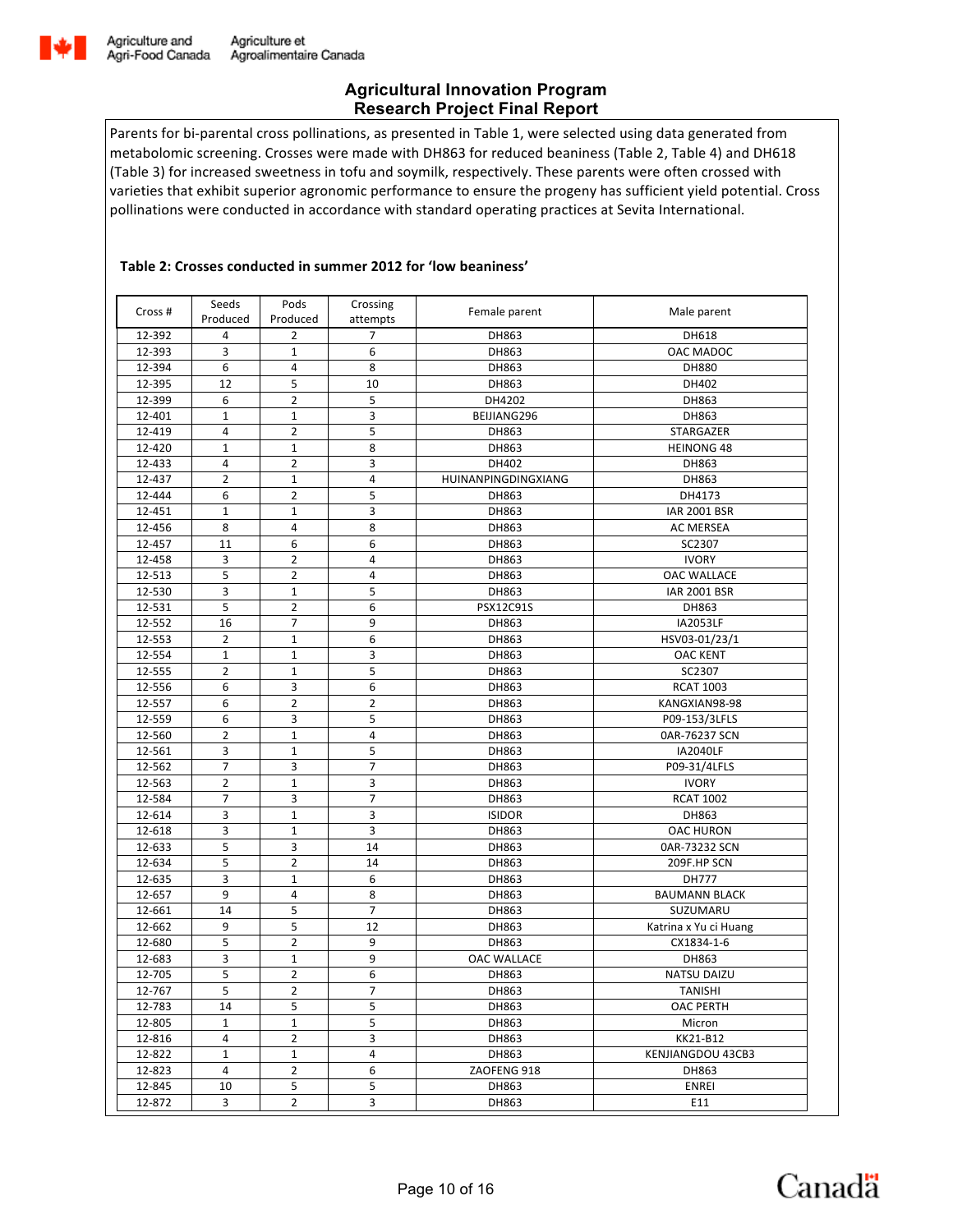![](_page_10_Picture_0.jpeg)

#### Table 3: Crosses conducted in summer 2012 for 'high sweetness'

| Cross # | Seeds<br>Produced | Pods<br>Produced | Crossing<br>attempts | Female parent | Male parent                    |
|---------|-------------------|------------------|----------------------|---------------|--------------------------------|
| 12-732  |                   |                  |                      | DH618         | <b>CHOSENG NO.1</b>            |
| 12-392  |                   |                  |                      | DH863         | DH618                          |
| 12-404  |                   |                  |                      | STARGAZER     | DH618                          |
| 12-418  |                   |                  |                      | DH618         | <b>DH748</b>                   |
| 12-417  |                   |                  |                      | DH618         | HS09-144/1                     |
| 12-663  | 4                 |                  | 13                   | DH618         | KESZTHELYI APROSZEMU SARGA (A) |
| 12-664  |                   |                  |                      | DH618         | SUZUMARU                       |

#### Table 4: Crosses conducted in a glasshouse at the University of Ottawa in the winter of 2012-2013.

| Name     | Female parent | Male parent      |
|----------|---------------|------------------|
| HS12-982 | <b>DH715L</b> | DH863            |
| HS12-976 | DH863         | <b>PSX12C81S</b> |

In the summer of 2012, F1 plants that were the result of crossing in the winter of 2011-2012 were grown in Inkerman, ON. Some of these F1s contained DH863 (reduced beaniness) and DH618 (increased sweetness) in their pedigree. These F1 plants were harvested in the fall of 2012.

In the months of November 2012 to March 2013 the seed from the F1s that were harvested in Inkerman, ON was packaged and sent to Costa Rica (Table 5, Table 6). These populations were advanced two generations and then the F4 seed was returned to Inkerman, ON for spring planting in 2013.

The populations that are listed below will be evaluated for agronomic performance, visual seed quality and general impressions in the 2013 growing season. Individual varieties that arise from these populations will later be subjected to metabolomic screening using the identified biomarkers. Progeny will be selected for or against based on the outcome of this testing in subsequent generations.

### **Table 5: Plant material sent to Costa Rica for advancement of trait 'low beaniness'**

| <b>NAME</b> | <b>PEDIGREE</b>       |
|-------------|-----------------------|
| HS11-367-1  | DH863/(OT9814/IA1013) |
| HS11-367-2  | DH863/(OT9814/IA1013) |
| HS11-368-2  | DH863/KENJIANGDOU 43  |
| HS11-368-4  | DH863/KENJIANGDOU 43  |
| HS11-368-5  | DH863/KENJIANGDOU 43  |
| HS11-368-7  | DH863/KENJIANGDOU 43  |
| HS11-368-8  | DH863/KENJIANGDOU 43  |
| HS11-368-9  | DH863/KENJIANGDOU 43  |
| HS11-372-1  | DH863/PRIPYAT         |
| HS11-372-1  | DH863/PRIPYAT         |
| HS11-372-2  | DH863/PRIPYAT         |
| HS11-372-2  | DH863/PRIPYAT         |
| HS11-372-2  | DH863/PRIPYAT         |
| HS11-519-2  | DH863/213             |
| HS11-519-2  | DH863/213             |
| HS11-519-4  | DH863/213             |

![](_page_10_Picture_12.jpeg)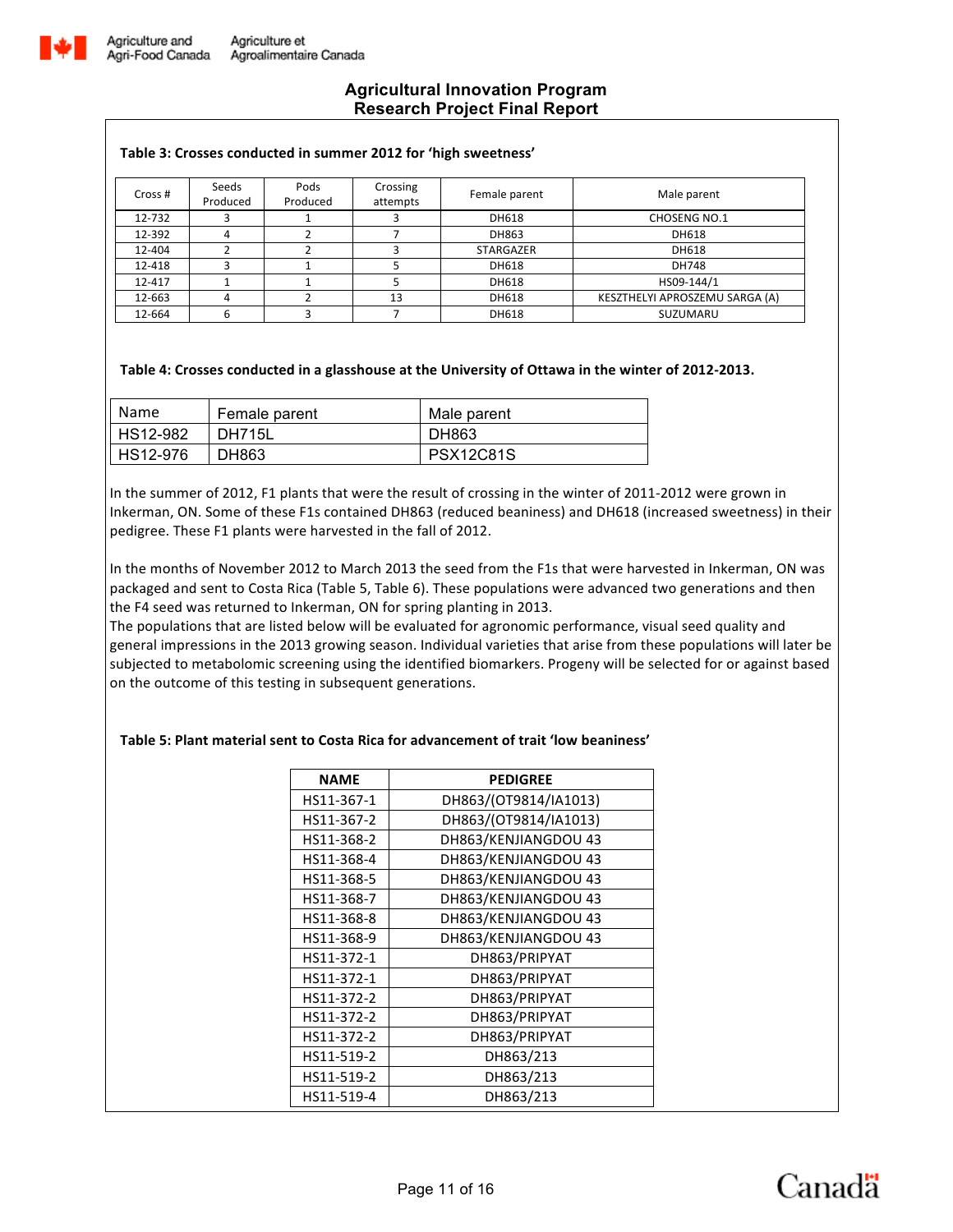![](_page_11_Picture_0.jpeg)

| HS11-519-4<br>DH863/213<br>HS11-519-6<br>DH863/213<br>HS11-577-1<br>OAC CALYPSO/DH863<br>HS11-577-10<br>OAC CALYPSO/DH863<br>HS11-577-11<br>OAC CALYPSO/DH863<br>HS11-577-12<br>OAC CALYPSO/DH863<br>HS11-577-2<br>OAC CALYPSO/DH863<br>HS11-577-3<br>OAC CALYPSO/DH863<br>HS11-577-4<br>OAC CALYPSO/DH863<br>HS11-577-5<br>OAC CALYPSO/DH863<br>OAC CALYPSO/DH863<br>HS11-577-6<br>HS11-577-8<br>OAC CALYPSO/DH863<br>HS11-577-9<br>OAC CALYPSO/DH863<br>HS11-591-2<br>0AR-73232 SCN/DH863<br>HS11-591-2<br>0AR-73232 SCN/DH863<br>HS11-591-3<br>0AR-73232 SCN/DH863<br>HS11-591-3<br>0AR-73232 SCN/DH863<br>0AR-73232 SCN/DH863<br>HS11-591-4<br>HS11-742-1<br>DH863/GD50344<br>HS11-742-2<br>DH863/GD50344<br>HS11-742-2<br>DH863/GD50344<br>HS11-742-3<br>DH863/GD50344<br>HS11-742-4<br>DH863/GD50344<br>DH863/(STARGAZER/Tanishi-PI243545)<br>HS11-744-1<br>HS11-744-10<br>DH863/(STARGAZER/Tanishi-PI243545)<br>HS11-744-3<br>DH863/(STARGAZER/Tanishi-PI243545)<br>HS11-744-4<br>DH863/(STARGAZER/Tanishi-PI243545)<br>DH863/(STARGAZER/Tanishi-PI243545)<br>HS11-744-5<br>HS11-744-6<br>DH863/(STARGAZER/Tanishi-PI243545)<br>HS11-352-2<br>SeCan 08-01C/DH863<br>HS11-352-2<br>SeCan 08-01C/DH863<br>HS11-352-2<br>SeCan 08-01C/DH863<br>SeCan 08-01C/DH863<br>HS11-352-2<br>SeCan 08-01C/DH863<br>HS11-352-2<br>DH748/DH863<br>HS11-676-1<br>DH748/DH863<br>HS11-676-2<br>DH748/DH863<br>HS11-676-3<br>DH748/DH863<br>HS11-676-4<br>HS11-676-5<br>DH748/DH863<br>HS11-727-1<br>SUINONG28/DH863<br>SUINONG28/DH863<br>HS11-727-2<br>HS11-727-4<br>SUINONG28/DH863<br>HS11-727-5<br>SUINONG28/DH863<br>HS11-727-6<br>SUINONG28/DH863<br>HS12-166-2<br>DH863/JACKSON<br>HS12-166-2<br>DH863/JACKSON<br>HS12-166-2<br>DH863/JACKSON<br>HS12-166-2<br>DH863/JACKSON |            |              |  |
|---------------------------------------------------------------------------------------------------------------------------------------------------------------------------------------------------------------------------------------------------------------------------------------------------------------------------------------------------------------------------------------------------------------------------------------------------------------------------------------------------------------------------------------------------------------------------------------------------------------------------------------------------------------------------------------------------------------------------------------------------------------------------------------------------------------------------------------------------------------------------------------------------------------------------------------------------------------------------------------------------------------------------------------------------------------------------------------------------------------------------------------------------------------------------------------------------------------------------------------------------------------------------------------------------------------------------------------------------------------------------------------------------------------------------------------------------------------------------------------------------------------------------------------------------------------------------------------------------------------------------------------------------------------------------------------------------------------------------------------------------------------------------|------------|--------------|--|
|                                                                                                                                                                                                                                                                                                                                                                                                                                                                                                                                                                                                                                                                                                                                                                                                                                                                                                                                                                                                                                                                                                                                                                                                                                                                                                                                                                                                                                                                                                                                                                                                                                                                                                                                                                           |            |              |  |
|                                                                                                                                                                                                                                                                                                                                                                                                                                                                                                                                                                                                                                                                                                                                                                                                                                                                                                                                                                                                                                                                                                                                                                                                                                                                                                                                                                                                                                                                                                                                                                                                                                                                                                                                                                           |            |              |  |
|                                                                                                                                                                                                                                                                                                                                                                                                                                                                                                                                                                                                                                                                                                                                                                                                                                                                                                                                                                                                                                                                                                                                                                                                                                                                                                                                                                                                                                                                                                                                                                                                                                                                                                                                                                           |            |              |  |
|                                                                                                                                                                                                                                                                                                                                                                                                                                                                                                                                                                                                                                                                                                                                                                                                                                                                                                                                                                                                                                                                                                                                                                                                                                                                                                                                                                                                                                                                                                                                                                                                                                                                                                                                                                           |            |              |  |
|                                                                                                                                                                                                                                                                                                                                                                                                                                                                                                                                                                                                                                                                                                                                                                                                                                                                                                                                                                                                                                                                                                                                                                                                                                                                                                                                                                                                                                                                                                                                                                                                                                                                                                                                                                           |            |              |  |
|                                                                                                                                                                                                                                                                                                                                                                                                                                                                                                                                                                                                                                                                                                                                                                                                                                                                                                                                                                                                                                                                                                                                                                                                                                                                                                                                                                                                                                                                                                                                                                                                                                                                                                                                                                           |            |              |  |
|                                                                                                                                                                                                                                                                                                                                                                                                                                                                                                                                                                                                                                                                                                                                                                                                                                                                                                                                                                                                                                                                                                                                                                                                                                                                                                                                                                                                                                                                                                                                                                                                                                                                                                                                                                           |            |              |  |
|                                                                                                                                                                                                                                                                                                                                                                                                                                                                                                                                                                                                                                                                                                                                                                                                                                                                                                                                                                                                                                                                                                                                                                                                                                                                                                                                                                                                                                                                                                                                                                                                                                                                                                                                                                           |            |              |  |
|                                                                                                                                                                                                                                                                                                                                                                                                                                                                                                                                                                                                                                                                                                                                                                                                                                                                                                                                                                                                                                                                                                                                                                                                                                                                                                                                                                                                                                                                                                                                                                                                                                                                                                                                                                           |            |              |  |
|                                                                                                                                                                                                                                                                                                                                                                                                                                                                                                                                                                                                                                                                                                                                                                                                                                                                                                                                                                                                                                                                                                                                                                                                                                                                                                                                                                                                                                                                                                                                                                                                                                                                                                                                                                           |            |              |  |
|                                                                                                                                                                                                                                                                                                                                                                                                                                                                                                                                                                                                                                                                                                                                                                                                                                                                                                                                                                                                                                                                                                                                                                                                                                                                                                                                                                                                                                                                                                                                                                                                                                                                                                                                                                           |            |              |  |
|                                                                                                                                                                                                                                                                                                                                                                                                                                                                                                                                                                                                                                                                                                                                                                                                                                                                                                                                                                                                                                                                                                                                                                                                                                                                                                                                                                                                                                                                                                                                                                                                                                                                                                                                                                           |            |              |  |
|                                                                                                                                                                                                                                                                                                                                                                                                                                                                                                                                                                                                                                                                                                                                                                                                                                                                                                                                                                                                                                                                                                                                                                                                                                                                                                                                                                                                                                                                                                                                                                                                                                                                                                                                                                           |            |              |  |
|                                                                                                                                                                                                                                                                                                                                                                                                                                                                                                                                                                                                                                                                                                                                                                                                                                                                                                                                                                                                                                                                                                                                                                                                                                                                                                                                                                                                                                                                                                                                                                                                                                                                                                                                                                           |            |              |  |
|                                                                                                                                                                                                                                                                                                                                                                                                                                                                                                                                                                                                                                                                                                                                                                                                                                                                                                                                                                                                                                                                                                                                                                                                                                                                                                                                                                                                                                                                                                                                                                                                                                                                                                                                                                           |            |              |  |
|                                                                                                                                                                                                                                                                                                                                                                                                                                                                                                                                                                                                                                                                                                                                                                                                                                                                                                                                                                                                                                                                                                                                                                                                                                                                                                                                                                                                                                                                                                                                                                                                                                                                                                                                                                           |            |              |  |
|                                                                                                                                                                                                                                                                                                                                                                                                                                                                                                                                                                                                                                                                                                                                                                                                                                                                                                                                                                                                                                                                                                                                                                                                                                                                                                                                                                                                                                                                                                                                                                                                                                                                                                                                                                           |            |              |  |
|                                                                                                                                                                                                                                                                                                                                                                                                                                                                                                                                                                                                                                                                                                                                                                                                                                                                                                                                                                                                                                                                                                                                                                                                                                                                                                                                                                                                                                                                                                                                                                                                                                                                                                                                                                           |            |              |  |
|                                                                                                                                                                                                                                                                                                                                                                                                                                                                                                                                                                                                                                                                                                                                                                                                                                                                                                                                                                                                                                                                                                                                                                                                                                                                                                                                                                                                                                                                                                                                                                                                                                                                                                                                                                           |            |              |  |
|                                                                                                                                                                                                                                                                                                                                                                                                                                                                                                                                                                                                                                                                                                                                                                                                                                                                                                                                                                                                                                                                                                                                                                                                                                                                                                                                                                                                                                                                                                                                                                                                                                                                                                                                                                           |            |              |  |
|                                                                                                                                                                                                                                                                                                                                                                                                                                                                                                                                                                                                                                                                                                                                                                                                                                                                                                                                                                                                                                                                                                                                                                                                                                                                                                                                                                                                                                                                                                                                                                                                                                                                                                                                                                           |            |              |  |
|                                                                                                                                                                                                                                                                                                                                                                                                                                                                                                                                                                                                                                                                                                                                                                                                                                                                                                                                                                                                                                                                                                                                                                                                                                                                                                                                                                                                                                                                                                                                                                                                                                                                                                                                                                           |            |              |  |
|                                                                                                                                                                                                                                                                                                                                                                                                                                                                                                                                                                                                                                                                                                                                                                                                                                                                                                                                                                                                                                                                                                                                                                                                                                                                                                                                                                                                                                                                                                                                                                                                                                                                                                                                                                           |            |              |  |
|                                                                                                                                                                                                                                                                                                                                                                                                                                                                                                                                                                                                                                                                                                                                                                                                                                                                                                                                                                                                                                                                                                                                                                                                                                                                                                                                                                                                                                                                                                                                                                                                                                                                                                                                                                           |            |              |  |
|                                                                                                                                                                                                                                                                                                                                                                                                                                                                                                                                                                                                                                                                                                                                                                                                                                                                                                                                                                                                                                                                                                                                                                                                                                                                                                                                                                                                                                                                                                                                                                                                                                                                                                                                                                           |            |              |  |
|                                                                                                                                                                                                                                                                                                                                                                                                                                                                                                                                                                                                                                                                                                                                                                                                                                                                                                                                                                                                                                                                                                                                                                                                                                                                                                                                                                                                                                                                                                                                                                                                                                                                                                                                                                           |            |              |  |
|                                                                                                                                                                                                                                                                                                                                                                                                                                                                                                                                                                                                                                                                                                                                                                                                                                                                                                                                                                                                                                                                                                                                                                                                                                                                                                                                                                                                                                                                                                                                                                                                                                                                                                                                                                           |            |              |  |
|                                                                                                                                                                                                                                                                                                                                                                                                                                                                                                                                                                                                                                                                                                                                                                                                                                                                                                                                                                                                                                                                                                                                                                                                                                                                                                                                                                                                                                                                                                                                                                                                                                                                                                                                                                           |            |              |  |
|                                                                                                                                                                                                                                                                                                                                                                                                                                                                                                                                                                                                                                                                                                                                                                                                                                                                                                                                                                                                                                                                                                                                                                                                                                                                                                                                                                                                                                                                                                                                                                                                                                                                                                                                                                           |            |              |  |
|                                                                                                                                                                                                                                                                                                                                                                                                                                                                                                                                                                                                                                                                                                                                                                                                                                                                                                                                                                                                                                                                                                                                                                                                                                                                                                                                                                                                                                                                                                                                                                                                                                                                                                                                                                           |            |              |  |
|                                                                                                                                                                                                                                                                                                                                                                                                                                                                                                                                                                                                                                                                                                                                                                                                                                                                                                                                                                                                                                                                                                                                                                                                                                                                                                                                                                                                                                                                                                                                                                                                                                                                                                                                                                           |            |              |  |
|                                                                                                                                                                                                                                                                                                                                                                                                                                                                                                                                                                                                                                                                                                                                                                                                                                                                                                                                                                                                                                                                                                                                                                                                                                                                                                                                                                                                                                                                                                                                                                                                                                                                                                                                                                           |            |              |  |
|                                                                                                                                                                                                                                                                                                                                                                                                                                                                                                                                                                                                                                                                                                                                                                                                                                                                                                                                                                                                                                                                                                                                                                                                                                                                                                                                                                                                                                                                                                                                                                                                                                                                                                                                                                           |            |              |  |
|                                                                                                                                                                                                                                                                                                                                                                                                                                                                                                                                                                                                                                                                                                                                                                                                                                                                                                                                                                                                                                                                                                                                                                                                                                                                                                                                                                                                                                                                                                                                                                                                                                                                                                                                                                           |            |              |  |
|                                                                                                                                                                                                                                                                                                                                                                                                                                                                                                                                                                                                                                                                                                                                                                                                                                                                                                                                                                                                                                                                                                                                                                                                                                                                                                                                                                                                                                                                                                                                                                                                                                                                                                                                                                           |            |              |  |
|                                                                                                                                                                                                                                                                                                                                                                                                                                                                                                                                                                                                                                                                                                                                                                                                                                                                                                                                                                                                                                                                                                                                                                                                                                                                                                                                                                                                                                                                                                                                                                                                                                                                                                                                                                           |            |              |  |
|                                                                                                                                                                                                                                                                                                                                                                                                                                                                                                                                                                                                                                                                                                                                                                                                                                                                                                                                                                                                                                                                                                                                                                                                                                                                                                                                                                                                                                                                                                                                                                                                                                                                                                                                                                           |            |              |  |
|                                                                                                                                                                                                                                                                                                                                                                                                                                                                                                                                                                                                                                                                                                                                                                                                                                                                                                                                                                                                                                                                                                                                                                                                                                                                                                                                                                                                                                                                                                                                                                                                                                                                                                                                                                           |            |              |  |
|                                                                                                                                                                                                                                                                                                                                                                                                                                                                                                                                                                                                                                                                                                                                                                                                                                                                                                                                                                                                                                                                                                                                                                                                                                                                                                                                                                                                                                                                                                                                                                                                                                                                                                                                                                           |            |              |  |
|                                                                                                                                                                                                                                                                                                                                                                                                                                                                                                                                                                                                                                                                                                                                                                                                                                                                                                                                                                                                                                                                                                                                                                                                                                                                                                                                                                                                                                                                                                                                                                                                                                                                                                                                                                           |            |              |  |
|                                                                                                                                                                                                                                                                                                                                                                                                                                                                                                                                                                                                                                                                                                                                                                                                                                                                                                                                                                                                                                                                                                                                                                                                                                                                                                                                                                                                                                                                                                                                                                                                                                                                                                                                                                           |            |              |  |
|                                                                                                                                                                                                                                                                                                                                                                                                                                                                                                                                                                                                                                                                                                                                                                                                                                                                                                                                                                                                                                                                                                                                                                                                                                                                                                                                                                                                                                                                                                                                                                                                                                                                                                                                                                           |            |              |  |
|                                                                                                                                                                                                                                                                                                                                                                                                                                                                                                                                                                                                                                                                                                                                                                                                                                                                                                                                                                                                                                                                                                                                                                                                                                                                                                                                                                                                                                                                                                                                                                                                                                                                                                                                                                           |            |              |  |
|                                                                                                                                                                                                                                                                                                                                                                                                                                                                                                                                                                                                                                                                                                                                                                                                                                                                                                                                                                                                                                                                                                                                                                                                                                                                                                                                                                                                                                                                                                                                                                                                                                                                                                                                                                           |            |              |  |
|                                                                                                                                                                                                                                                                                                                                                                                                                                                                                                                                                                                                                                                                                                                                                                                                                                                                                                                                                                                                                                                                                                                                                                                                                                                                                                                                                                                                                                                                                                                                                                                                                                                                                                                                                                           |            |              |  |
|                                                                                                                                                                                                                                                                                                                                                                                                                                                                                                                                                                                                                                                                                                                                                                                                                                                                                                                                                                                                                                                                                                                                                                                                                                                                                                                                                                                                                                                                                                                                                                                                                                                                                                                                                                           |            |              |  |
|                                                                                                                                                                                                                                                                                                                                                                                                                                                                                                                                                                                                                                                                                                                                                                                                                                                                                                                                                                                                                                                                                                                                                                                                                                                                                                                                                                                                                                                                                                                                                                                                                                                                                                                                                                           |            |              |  |
|                                                                                                                                                                                                                                                                                                                                                                                                                                                                                                                                                                                                                                                                                                                                                                                                                                                                                                                                                                                                                                                                                                                                                                                                                                                                                                                                                                                                                                                                                                                                                                                                                                                                                                                                                                           |            |              |  |
|                                                                                                                                                                                                                                                                                                                                                                                                                                                                                                                                                                                                                                                                                                                                                                                                                                                                                                                                                                                                                                                                                                                                                                                                                                                                                                                                                                                                                                                                                                                                                                                                                                                                                                                                                                           | HS12-194-3 | DH863/X790-P |  |
| HS12-194-3<br>DH863/X790-P                                                                                                                                                                                                                                                                                                                                                                                                                                                                                                                                                                                                                                                                                                                                                                                                                                                                                                                                                                                                                                                                                                                                                                                                                                                                                                                                                                                                                                                                                                                                                                                                                                                                                                                                                |            |              |  |

![](_page_11_Picture_4.jpeg)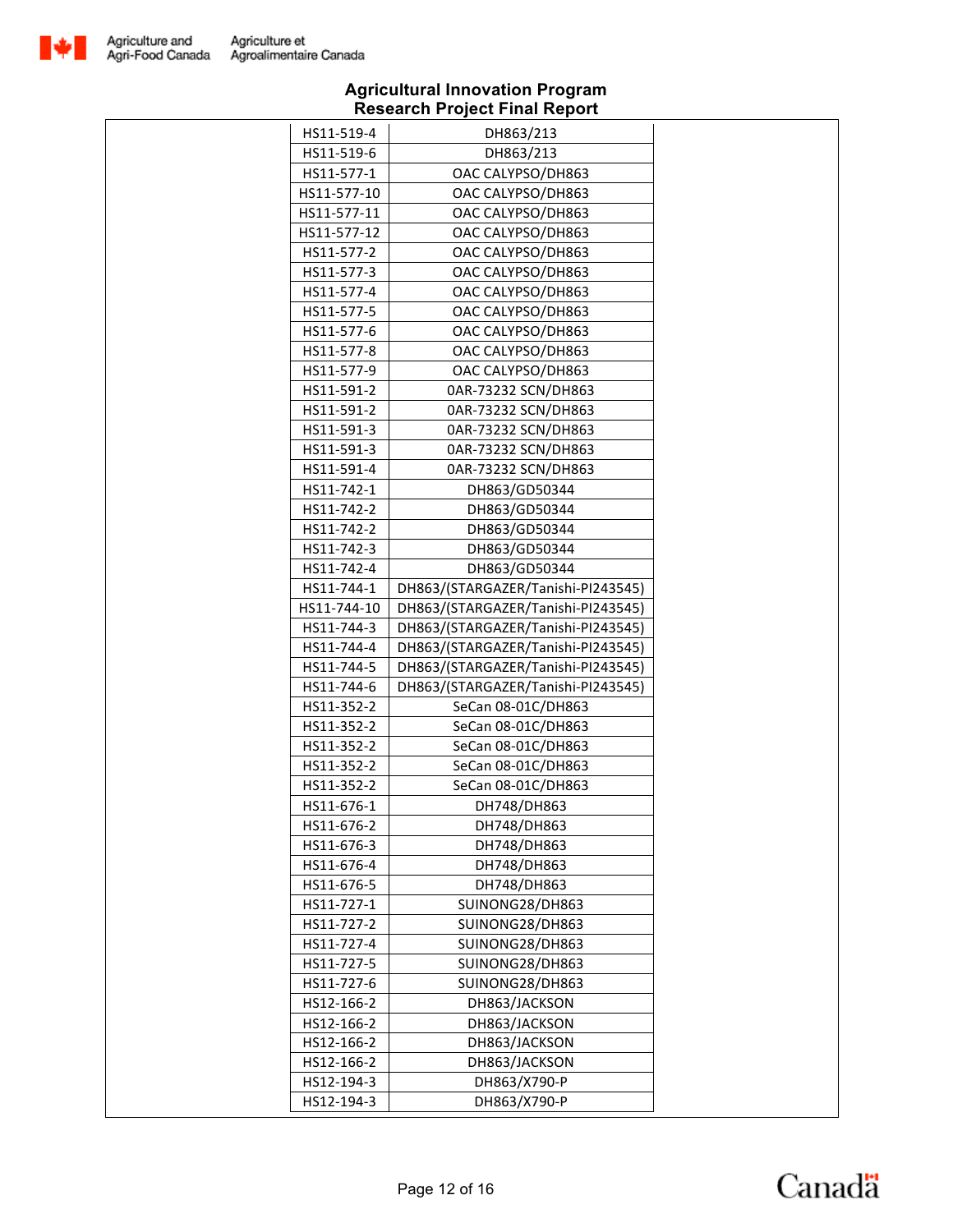![](_page_12_Picture_0.jpeg)

| HS12-194-3 | DH863/X790-P       |
|------------|--------------------|
| HS12-194-3 | DH863/X790-P       |
| HS12-194-3 | DH863/X790-P       |
| HS12-181-1 | DH863/P09-31/3LFLS |
| HS12-181-1 | DH863/P09-31/3LFLS |
| HS12-181-1 | DH863/P09-31/3LFLS |
| HS12-181-1 | DH863/P09-31/3LFLS |
| HS12-181-1 | DH863/P09-31/3LFLS |
| HS12-146-1 | DH863/DH402        |
| HS12-146-1 | DH863/DH402        |
| HS12-146-1 | DH863/DH402        |
| HS12-146-1 | DH863/DH402        |
| HS12-146-1 | DH863/DH402        |
| HS12-163-2 | DH863/IA2101       |
| HS12-163-6 | DH863/IA2101       |
| HS12-163-6 | DH863/IA2101       |
| HS12-171-1 | <b>DH863/LEO</b>   |
| HS12-171-1 | <b>DH863/LEO</b>   |
| HS12-171-1 | DH863/LEO          |
| HS12-171-2 | <b>DH863/LEO</b>   |
| HS12-171-2 | <b>DH863/LEO</b>   |
| HS12-148-3 | DH863/DH530        |
| HS12-148-3 | DH863/DH530        |
| HS12-150-1 | DH863/DH715L       |
| HS12-150-1 | DH863/DH715L       |
| HS12-150-1 | DH863/DH715L       |
| HS12-150-1 | DH863/DH715L       |
| HS12-150-1 | DH863/DH715L       |
| HS12-174-4 | DH863/OAC CALYPSO  |

### Table 6: Plant material sent to Costa Rica for advancement of trait 'high sweetness'

| <b>NAME</b> | <b>PEDIGREE</b>                      |
|-------------|--------------------------------------|
| HS11-624-1  | KESZTHELYI APROSZEMU SARGA (A)/DH618 |
| HS11-624-2  | KESZTHELYI APROSZEMU SARGA (A)/DH618 |
| HS11-624-1  | KESZTHELYI APROSZEMU SARGA (A)/DH618 |
| HS11-624-2  | KESZTHELYI APROSZEMU SARGA (A)/DH618 |
| HS11-624-1  | KESZTHELYI APROSZEMU SARGA (A)/DH618 |
| HS11-655-1  | PRIPYAT/DH618                        |
| HS11-655-2  | PRIPYAT/DH618                        |
| HS11-655-2  | PRIPYAT/DH618                        |
| HS11-655-3  | PRIPYAT/DH618                        |
| HS11-756-1  | (IA1017/ANGORA)/(DH618/213)          |
| HS11-611-1  | DH618/JIYU 94                        |
| HS11-611-1  | DH618/JIYU 94                        |
| HS11-611-1  | DH618/JIYU 94                        |
| HS11-611-4  | DH618/JIYU 94                        |

![](_page_12_Picture_6.jpeg)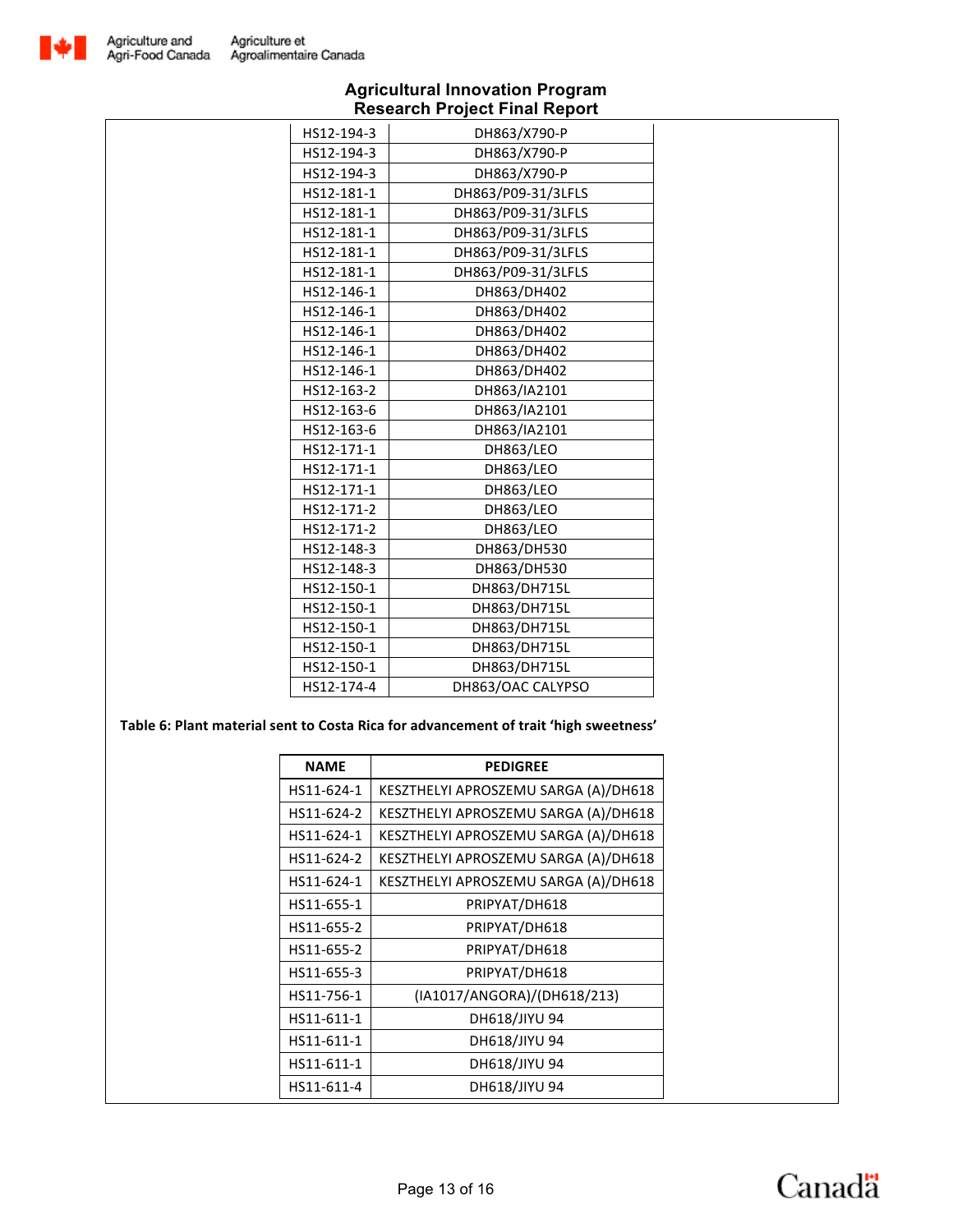![](_page_13_Picture_0.jpeg)

| HS11-611-5 | DH618/JIYU 94    |
|------------|------------------|
| HS11-572-3 | RCAT 1003/DH618  |
| HS11-572-3 | RCAT 1003/DH618  |
| HS11-572-3 | RCAT 1003/DH618  |
| HS11-572-3 | RCAT 1003/DH618  |
| HS11-572-3 | RCAT 1003/DH618  |
| HS11-656-1 | HEINONG 38/DH618 |
| HS11-656-2 | HEINONG 38/DH618 |
| HS11-656-3 | HEINONG 38/DH618 |
| HS11-656-4 | HEINONG 38/DH618 |
| HS11-656-5 | HEINONG 38/DH618 |
| HS11-656-6 | HEINONG 38/DH618 |
| HS12-343-1 | DH618/JACKSON    |
| HS12-343-2 | DH618/JACKSON    |
| HS12-343-2 | DH618/JACKSON    |

### **Conclusions and Next Steps**

The chosen tool (ultra HPLC MS QTOF) has proven its ability to determine differences between varieties grown in different locations. Next steps moving forward are to take the very large dataset resulting from this activity and interpret G x E effects on individual compounds. Further trials will be conducted to gather multiple years of analysis to further solidify findings.

The chosen tool has also proven its ability to identify parent seed with desirable biomarkers. Parent screening will continue for new parents entering into the Sevita International breeding program, so that they can be appropriately flagged - if necessary. Parents, that have been flagged to contain desirable biomarkers will continue being used in the breeding program and the resulting progeny will be sent for food testing to further confirm that the desirable food traits are present.

# **B (I). Funded Collaborators (Co-PI, AAFC, other federal scientists)**

• Include the name of scientist / organization.

### **Plot Collaborators**

McGill University - Philippe Seguin Missouri Crop Improvement Association - Richard Arnett Murphy et al Inc (Manitoba) – Keith Murphy Kent AG Research Inc. - John Nevills University of Saskatchewan Crop Research Center -Tom Warkentin Sevita International Price Edward Island Research Station - Michelle Hickey Don Mario Sementes - Ezequiel Pozzo

### **Sevita International**

David Hendrick, CEO and Chairman of the Board Jagdish Kumar, Plant Breeder Richard Germain, Research Technician Manager Dave McInnes, Research Technician Dean Ward, Research/Crossing Technician Dustin DeJong, Research Technician

![](_page_13_Picture_14.jpeg)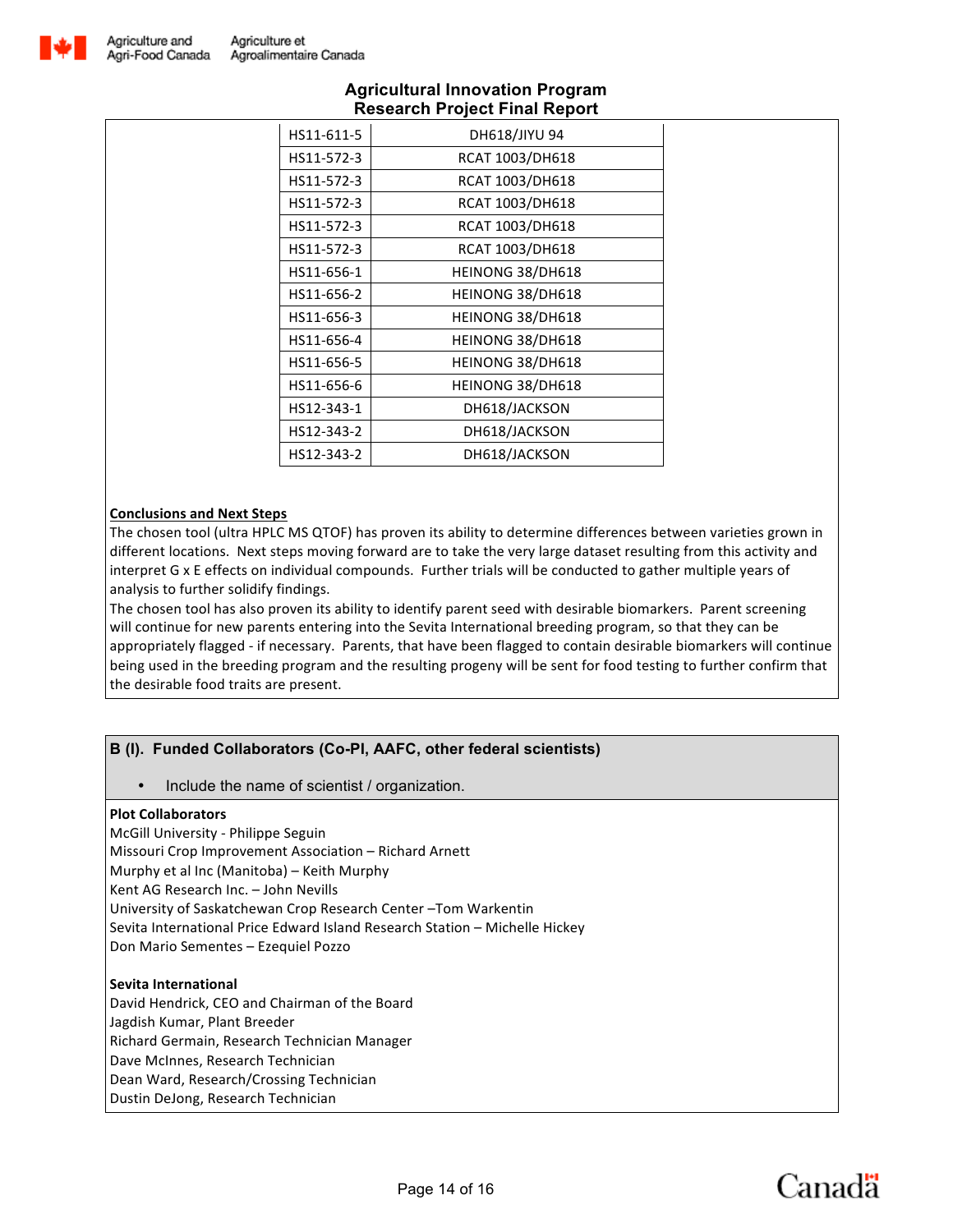![](_page_14_Picture_0.jpeg)

Stacey Simpkin, Research Coordinator Jim McCullagh, Vice President (Research) Mark MacDuff, Trait Development Manager Ronald Guillemette, Technical and Genetics Consultant

Sevita International Research Staff Members hired and trained during the AIP project: Tylor Vezina, Assistant Research Technician, September 2012

Summer student/harvest help turned full time for some duration of the project: Dennis Cooper, Research Technician Alex Gravelle, Research Technician Jill Kirkwood, Assistant Research Technician Kimberly Ward, Assistant Research Technician

Summer students & harvest help, Assistant Research Technicians: Erik dePater, Madison dePater, Laurena Matthies, Colleen O'Neil, Federico Cabacoy, Patrick Scharf, John Edwards

### **University of Ottawa**

D. John T. Arnason - Professor Ammar Saleem - Research Associate Rui Liu - Laboratory Technician

### **B (II). Acknowledgement of non-funded collaborators (who provide support, e.g. access to other laboratory or other facilities and equipment input / advice / guidance / assistance, etc).**

- For research supported by targeted funding programs, list any collaborators who are receiving Contribution Vote 10 funds (e.g., university and industry collaborators). In addition, please list separately the participants who support your project but are not receiving any funding through the program.
- Include name of scientist / organization.

n/a

**C. Variance Report** (if applicable, describe how the work differs from the proposed research)

• Include changes to objectives and project work plan / budget, changes to the team, other constraints.

Due to the amount of exploratory science required to identify the necessary compounds required for the project (Activity 2 & 3) and the short timeline of the project, Activity 4 activities were simplified and otherwise shortened to ensure that activities objectives were met (for example: fewer samples were sent for analysis than originally planned).

Canadä